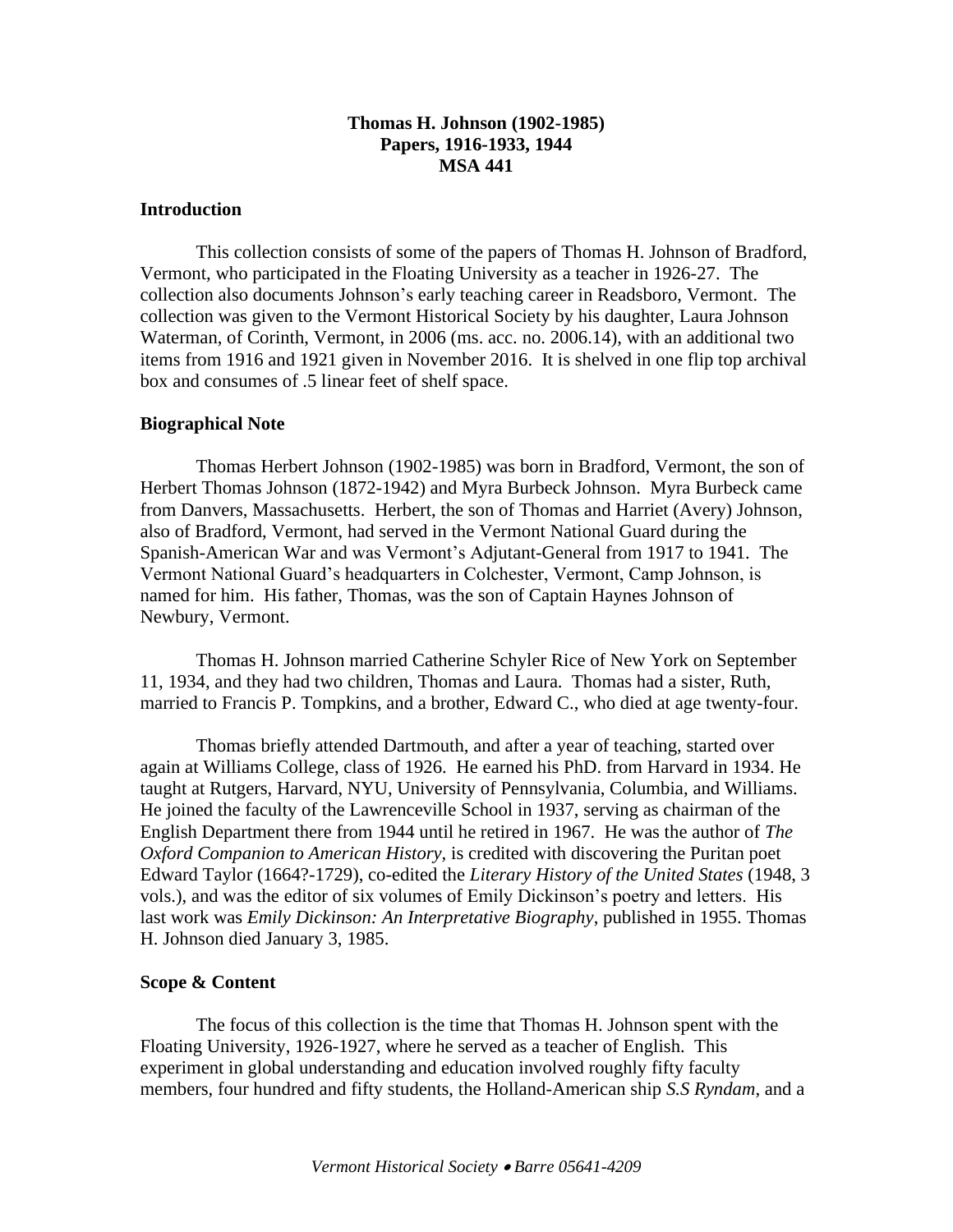trip of eight months, forty-seven ports, and fifty thousand miles of travel by ship and land. Johnson wrote very detailed and thoughtful letters home to his parents in Montpelier, Vermont, describing what he saw. Some of the letters described his teaching efforts, but mostly they described the lands he saw and the people he met. Ex-governor Henry Allen of Kansas was on board as dean of the school of journalism, and he had the clout to open many doors for the group. One of the interesting additions to the collection is a letter from Joseph Grew, post-war ambassador to Japan, reacting in 1944 to a 1926 letter Thomas had sent him, and saying how well Thomas had captured the spirit of the Japanese in the 1920s.

The collection also includes two diaries, one of four months duration, when Thomas was fourteen, speaking mostly of the reading he was doing, life at school, and farm life. The other is a 1921-1922 diary, when he was teaching in the Readsboro, Vermont, schools for a few months, and ending when he was teaching in the Boston area. This diary makes interesting reading, filled with lots of self-examination, his hopes and fears for his future, his reaction to teaching in a small rural school and wonderful descriptions of some of his students, and ending with his arrival at Williams College and his being turned down for a fraternity.

There are some interesting letters included. In one letter Thomas asks to be reinstated at Dartmouth College, where he had been asked to leave, and President Hopkins tells him why that would not be a good idea. The collection also includes letters from Harvard's Bliss Perry and George Kittridge and a long letter to his Uncle Charles critiquing the paper/magazine *The Interpreter*.

The collection also includes a notebook containing a description of Johnson's first day on the job teaching school in Readsboro, Vermont, on August 21, 1921. The description is well written, hinting of his past as a resident of the cosmopolitan city of Montpelier and his future profession as an English teacher. For example, he writes, "Every person I have seen so far is a bit different. Mr. Howe talks – about everybody – everything. He lives next to the Hotel in a little house (all the houses are little) with four women – one of them crazy. So he says."

#### **Related Collections**

Thomas H. Johnson's letters written to his future wife, Catherine Rice, in 1933-34 as he was finishing his doctorate and looking for a job are at the Vermont Historical Society's Leahy Library, MSA 780.

The author's scholarly papers are principally at Princeton University (C0468). There may be collections of other papers at other repositories. The Vermont Historical Society Library holds the papers of Thomas H. Johnson's Revolutionary War era ancestors in the Johnson Family of Newbury, Vermont, Papers, 1775-1886 (Doc 574).

Two photographs of Thomas H. Johnson as a young child and two additional photographs of the family are in the VHS's picture files under F-PO-Johnson. Seven